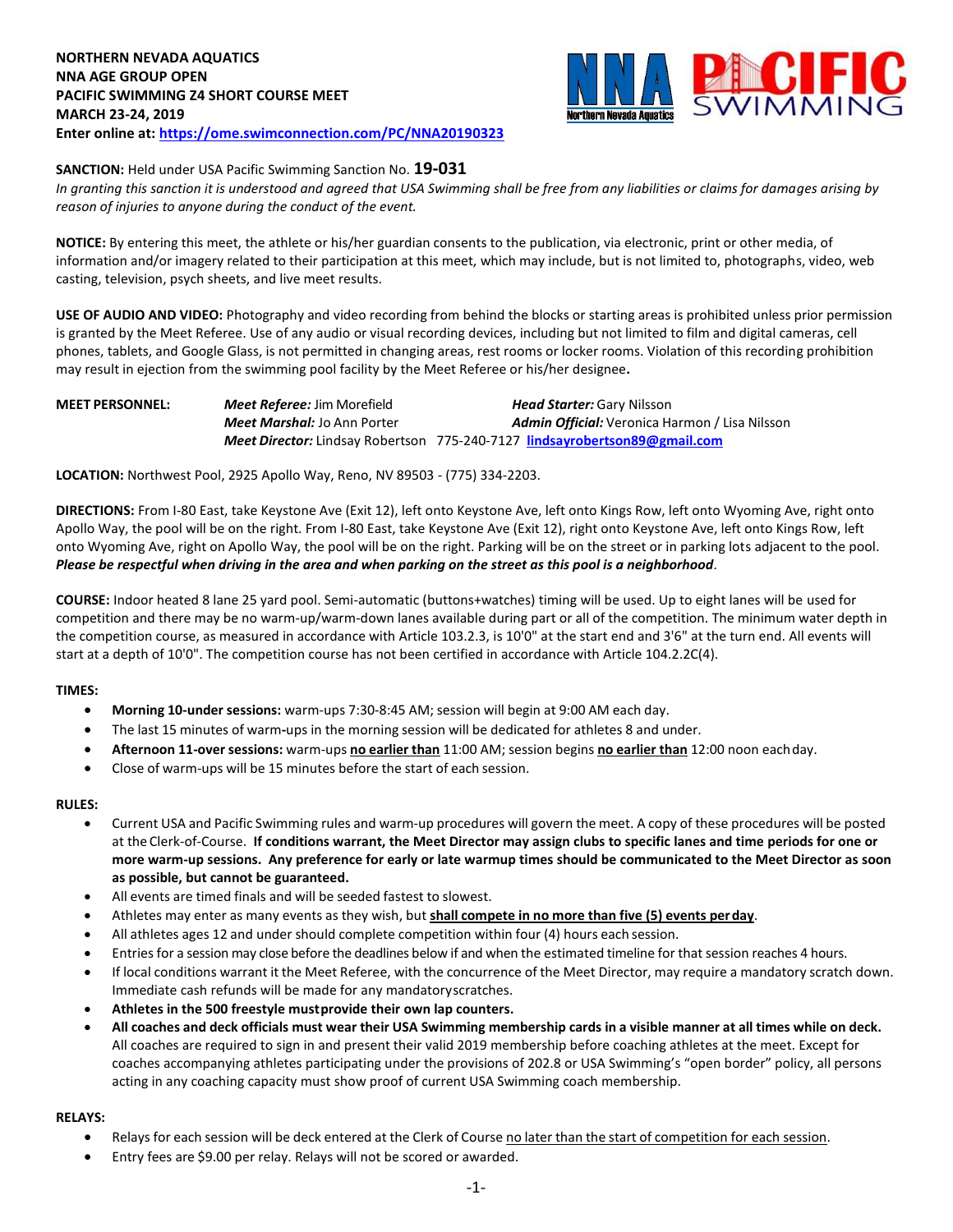- Relays are **10 & under or 11 & over** any combination of gender and ages within those groups will be accepted.
- Clubs may enter as many relays as they wish. Relay athletes must be entered in the meet (no relay-only athletes).
- Unattached athletes may swim with a club's relay but will disqualify that relay.

**ATTENTION HIGH SCHOOL ATHLETES:** If you are a California (CIF) high school athlete in season, you need to be Unattached from this meet. It is the athlete's responsibility to be Unattached from this meet. You can UN-attach at the meet if necessary. This does not apply to California or Nevada athletes swimming under the rules of the **Nevada Interscholastic Activities Association (NIAA)**.

**UNACCOMPANIED ATHLETES:** Any USA Swimming athlete-member competing at the meet must be accompanied by a USA Swimming member-coach for the purposes of athlete supervision during warm-up, competition and warm-down. If a coach-member of the athlete's USA Swimming Club does not attend the meet to serve in said supervisory capacity, it is the responsibility of the athlete or the athlete's legal guardian to arrange for supervision by a USA Swimming member-coach. The Meet Director or Meet Referee may assist the athlete in making arrangements for such supervision; however, it is recommended that such arrangements be made in advance of the meet by the athlete's USA Swimming Club Member-Coach.

**RACING STARTS:** Each athlete entered into this meet must be certified by a USA Swimming member coach as being proficient in performing a racing start or must start the race in the water without the use of the backstroke ledge. It is the responsibility of the athlete or the athlete's legal guardian to ensure compliance with this requirement.

RESTRICTIONS: the following prohibitions apply to all areas of the meet venue including the pool deck, locker rooms, spectator seating, standing areas, and all areas used by athletes during the meet and during warm-up periods

- No smoking or use of tobaccoproducts.
- No sale or use of alcoholic beverages or the recognition of alcohol sponsors.
- No glass containers.
- No propane heaters except for snack bar/meet operations.
- All shelters must be properly secured. No athlete or team canopies may be placed on the pool deck.
- Deck space will be limited; there is additional outside space in the adjacent park. Please plan accordingly based on weather.
- Changing into or out of swimsuits other than in locker rooms or other designated areas is prohibited.
- **No animals except working service animals are permitted.**
- Destructive devices, to include but not limited to, explosive devices and equipment, firearms (open or concealed), blades, knives, mace, stun guns and blunt objects are strictly prohibited in the swimming facility and its surrounding areas. If observed, the Meet Referee or his/her designee may ask that these devices be stored safely away from the public or removed from the facility. Noncompliance may result in the reporting to law enforcement authorities and ejection from the facility. Law enforcement officers (LEO) are exempt per applicable laws.
- Coaches, parents and siblings are not allowed in any of the swimming pools.
- During general warm-ups athletes must enter the pool feet-first with one hand in contact with the deck or gutter (3-point entry).
- Operation of a drone, or any other flying apparatus, is prohibited over the venue (pools, athlete/coach areas, spectator areas and open ceiling locker rooms) any time athletes, coaches, officials and/or spectators are present.

## **ELIGIBILITY:**

- Athletes must be current athlete members of USA Swimming and enter their name and registration number exactly as shown in their USA Swimming registration. If this is not done, it may be difficult to match the athlete with the registration and times database. The meet host must check all athlete registrations against the SWIMS database and if not found to be registered, the Meet Director shall accept the registration at the meet (a \$10 surcharge will be added to the regular registration fee). Duplicate registrations will be refunded bymail.
- Disabled athletes are welcome to attend this meet and should contact the Meet Director or Meet Referee regarding any special accommodations on entry times and seeding per Pacific Swimmingpolicy.
- Any deck entries, and any athletes 19 years of age and over, shall swim for time only, and shall not receive awards or score points.
- The athlete's age will be the age of the athlete on the first day of themeet.

**ENTRY TIMES:** Entries must be submitted using the athlete's best short-course yards time for each event (converted times allowed). All entry times must be in yards. Entries with **"NO TIME" (NT) will be accepted**. Relay entry times may be coach-estimated.

**ENTRY FEES:** \$4.00 per event plus a \$9.00 per athlete participation fee, and \$9.00 per relay team. **NO REFUNDS** will be given except in the case of mandatory scratch-down. Entries will be rejected if not accompanied by the required fees.

**ENTRY DEADLINES:** entries will be accepted by mail or online until the applicable deadline listed below, **or when a session becomes full and is closed early per the rules section above, whichever is first.** NO ENTRY CHANGES WILL BE ALLOWED. **Check <https://ome.swimconnection.com/PC/NNA20190323> for session open or closed status.**

**DECK ENTRIES:** Deck entries **may** be accepted at the Clerk of Course during this meet, for time only and subject to proof of USA Swimming registration. Deck entries will **not** be accepted after the event has closed for seeding or the session is full.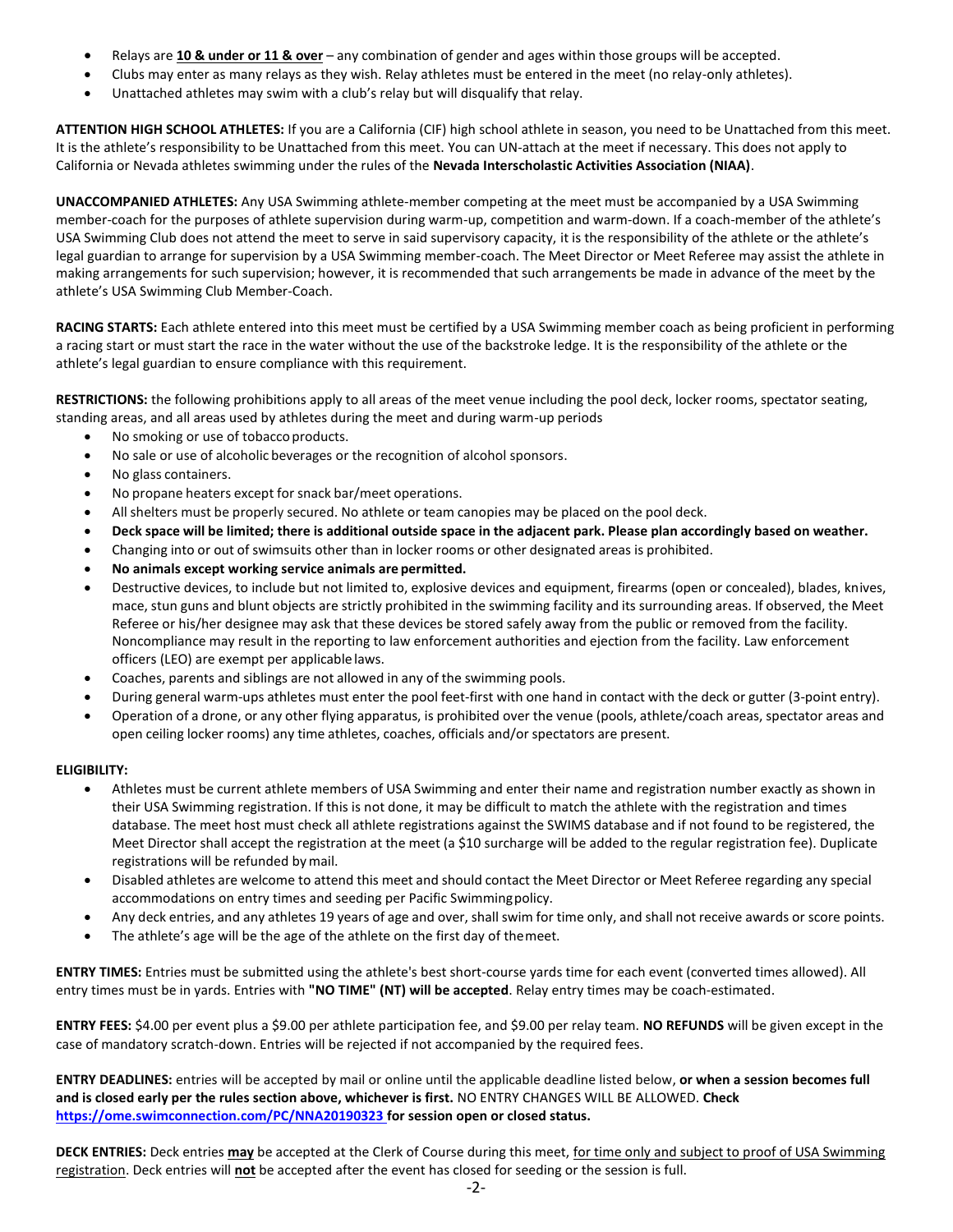**ONLINE ENTRIES:** Go to **<https://ome.swimconnection.com/PC/NNA20190323>** to receive an immediate entry confirmation. The "billing information" email should be brought to the meet as proof of entry. This method requires payment by credit card. Swim Connection LLC charges a processing fee for this service, equal to \$1 per athlete plus 5% of the total Entry Fees. Please note that the processing fee is a separate fee from the Entry Fees. If you do not wish to pay the processing fee, enter the meet using a mail entry. **Entering online is a convenience, is completely voluntary, and is in no way required or expected of an athlete by Pacific Swimming.** Online entries will be not be accepted after **Wednesday, March 13th, 2019, at 11:59 pm**.

**MAILED/HAND DELIVERED ENTRIES:** Entries must be on the attached consolidated entry form. Forms must be filled out completely and printed clearly with athlete's best yards time. Entries must be **postmarked by midnight, Monday, March 11th, 2019** or **hand delivered by 5:00pm, Wednesday, March 13th, 2019, and may be rejected if a session is already full**. Entries submitted after these times will be held for possible conversion to deck entries at the meet if space is available, subject to receipt of the required entry fees and proof of registration. Requests for confirmation of receipt of entries should include a self-addressed envelope.

| Make checks payable to:       | <b>Northern Nevada Aquatics</b> | Or Hand Deliver: by 5:00 pm Wed. March 13 2019 to: |
|-------------------------------|---------------------------------|----------------------------------------------------|
| Mail payment with entries to: | Northern Nevada Aquatics        | <b>NNA AGO Entries</b>                             |
|                               | NNA Age Group Open              | 4570 Rio Encantado Lane                            |
|                               | 1135 Terminal Way #106          | Reno, NV 89502                                     |
|                               | Reno, NV 89502                  |                                                    |

**CHECK-IN:** The meet will be deck seeded. Athletes must check-in at the Clerk-of-Course. No event shall be closed more than 30 minutes before the scheduled start of the session. Close of check‐in for all events shall be no more than 60 minutes before the estimated time of the start of the first heat of the event. Athletes who do not check-in will not be allowed to compete in the event.

**SCRATCHES & NO-SHOWS:** Any athletes not reporting for or competing in an individual timed final event shall not be penalized. Athletes who must withdraw from an event after it is seeded are requested to inform the referee immediately.

**AWARDS:** Distinctive awards will be given to 1st through 8th place for each age group, 6 & under, 7-8, 9-10, 11-12, 13-18 for each event. Points will be awarded as follows (9-7-6-5-4-3-2-1) for 1st through 8th. Individual High-Point and Runner-up awards will be awarded for 6 & under, 7-8, 9-10, 11-12, and 13 & over in both boy and girl age groups. All awards must be picked up at the meet, *NO* awards will be mailed. Athletes 19 years of age or over shall swim for time only and shall not receive awards or score points.

**ADMISSION:** Free.

**PROGRAMS:** Available for a fee.

**SNACK BAR:** A limited snack bar will be available during the meet.

**HOSPITALITY:** Lunch and limited hospitality will be available to all working officials and coaches.

**MISCELLANEOUS:** No overnight parking is allowed. Facilities will not be provided after meet hours. **Deck space will be limited; there is additional outside space in the adjacent park. Please plan accordingly based on weather.**

**TIMERS:** Clubs will be assigned lanes based on the number of participating athletes from each club *(host club will not be expected to time)*. The individual Clubs will be responsible for scheduling their own timers for their assigned lanes for each session.

**MINIMUM OFFICIALS:** All available USA Swimming Member certified officials are welcomed and encouraged to work at this meet. As the number of certified officials allows, interested parents/trainees are also welcome to shadow working officials for education and/or mentoring. Participating clubs are *requested* to provide at least the following number of certified and carded officials for each session:

| Club athletes entered in session | <b>Trained and carded officials</b><br>requested |
|----------------------------------|--------------------------------------------------|
| $1 - 10$                         |                                                  |
| $11 - 25$                        |                                                  |
| 26-50                            |                                                  |
| $51 - 75$                        |                                                  |
| 76-100                           |                                                  |
| 101 or more                      |                                                  |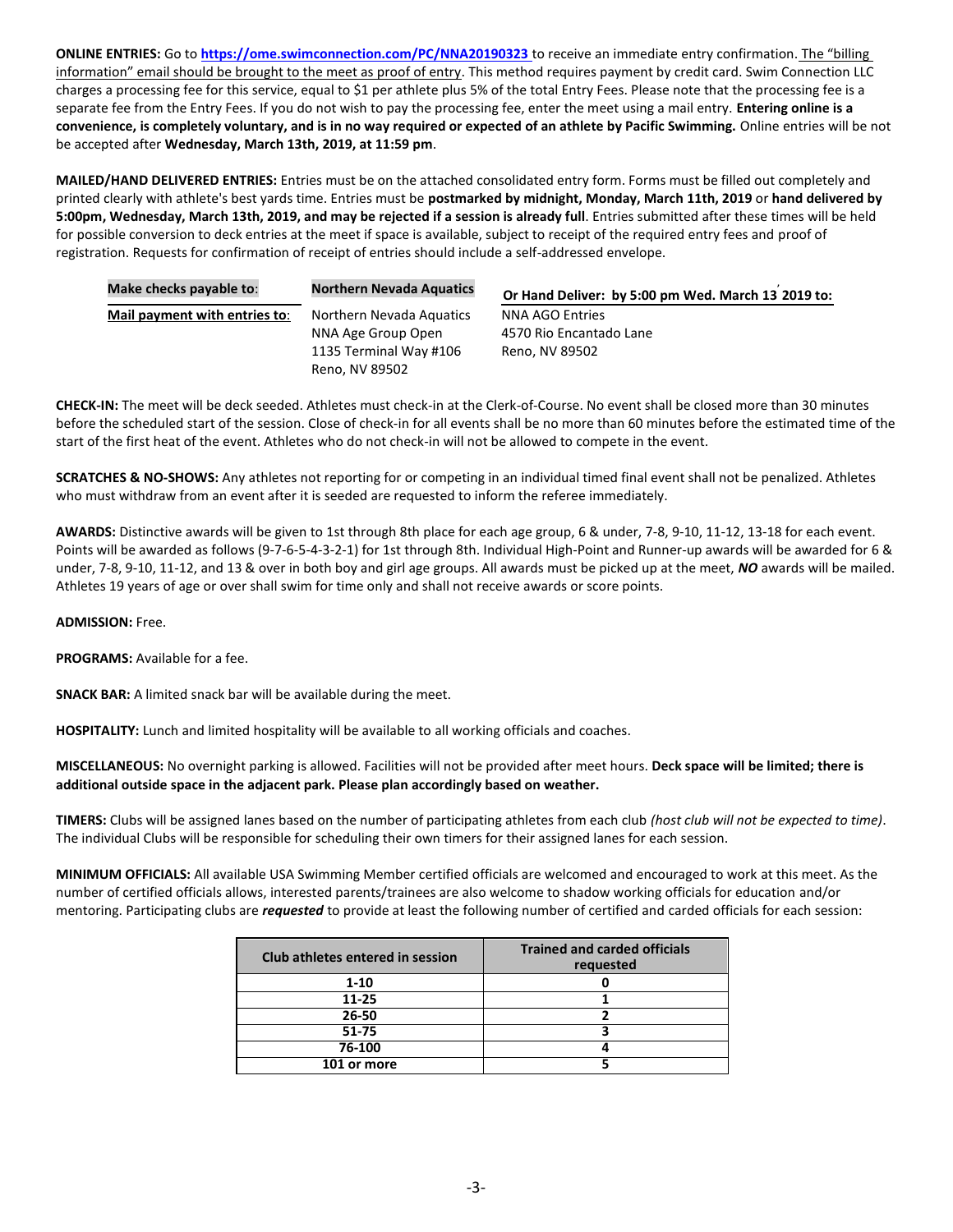# **EVENT SUMMARY**

|                                                                     |                 | <b>Saturday - March 23</b> |                      |                                                                 | <b>Sunday - March 24</b> |                |              |              |  |  |
|---------------------------------------------------------------------|-----------------|----------------------------|----------------------|-----------------------------------------------------------------|--------------------------|----------------|--------------|--------------|--|--|
| 8 & under                                                           | $9 - 10$        | $11 - 12$                  | <b>13 &amp; over</b> |                                                                 | 8 & under                | $9 - 10$       | $11 - 12$    | 13 & over    |  |  |
| 25 Free                                                             | 200 Free        | 200 IM                     | 200 IM               |                                                                 | 50 Free                  | 200 IM         | 200 Free     | 200 Free     |  |  |
| 100 IM                                                              | 100 IM          | 100 Free                   | 100 Free             |                                                                 | 25 Fly                   | 50 Free        | 200 Breast   | 200 Breast   |  |  |
| 50 Fly                                                              | 50 Fly          | <b>100 Fly</b>             | 100 Fly              |                                                                 | 50 Back                  | <b>100 Fly</b> | 50 Breast ** | 50 Breast ** |  |  |
| 25 Back                                                             | 100 Back        | 200 Back                   | 200 Back             |                                                                 | 25 Breast                | 50 Back        | 100 Back     | 100 Back     |  |  |
| 50 Breast                                                           | 50 Breast       | 50 Back **                 | 50 Back **           |                                                                 | 100 Free                 | 100 Breast     | 200 Fly      | 200 Fly      |  |  |
|                                                                     | <b>500 Free</b> | 100 Breast                 | 100 Breast           |                                                                 |                          | 100 Free       | 50 Fly **    | 50 Fly **    |  |  |
|                                                                     |                 | 100 IM                     | 100 IM               |                                                                 |                          |                | 50 Free      | 50 Free      |  |  |
|                                                                     |                 | 500 Free *                 | 500 Free *           |                                                                 |                          |                | 400 IM       | 400 IM       |  |  |
| 10 & under - 4 x 50 Medley Relay<br>11 & over - 4 x 50 Medley Relay |                 |                            |                      | 10 & Under - 4 x 50 Free Relay<br>11 & over - 4 x 50 Free Relay |                          |                |              |              |  |  |

# **SCHEDULE OF EVENTS**

| <b>AM SESSION - 10 &amp; UNDER</b> |                                |            |  |                   |                              |            |  |  |  |
|------------------------------------|--------------------------------|------------|--|-------------------|------------------------------|------------|--|--|--|
|                                    | Saturday - March 23            |            |  | Sunday - March 24 |                              |            |  |  |  |
| Event<br>#                         | Event                          | Event<br># |  | Event<br>#        | Event                        | Event<br># |  |  |  |
| 1                                  | 9-10 200 Free                  | 2          |  | 37                | 9-10 200 IM                  | 38         |  |  |  |
| 3                                  | 8 & under 25 Free              | 4          |  | 39                | 10 & under 50 Free           | 40         |  |  |  |
| 5                                  | 10 & under 100 IM              | 6          |  | 41                | 9-10 100 Fly                 | 42         |  |  |  |
| 7                                  | 10 & under 50 Fly              | 8          |  | 43                | 8 & under 25 Fly             | 44         |  |  |  |
| 9                                  | 9-10 100 Back                  | 10         |  | 45                | 10 & under 50 Back           | 46         |  |  |  |
| 11                                 | 8 & under 25 Back              | 12         |  | 47                | 9-10 100 Breast              | 48         |  |  |  |
| 13                                 | 10 & under 50 Breast           | 14         |  | 49                | 8 & under 25 Breast          | 50         |  |  |  |
| 15                                 | 9-10 500 Free *                | 16         |  | 51                | 10 & under 100 Free          | 52         |  |  |  |
| 17 & 18                            | 4x50 Medley Relay (10 & under) |            |  | 53 & 54           | 4x50 Free Relay (10 & under) |            |  |  |  |

|         | <b>PM SESSION - 11 &amp; OLDER</b> |       |                   |         |                             |       |  |  |  |  |
|---------|------------------------------------|-------|-------------------|---------|-----------------------------|-------|--|--|--|--|
|         | <b>Saturday - March 23</b>         |       | Sunday - March 24 |         |                             |       |  |  |  |  |
| Event   |                                    | Event |                   | Event   |                             | Event |  |  |  |  |
| #       | Event                              | #     |                   | #       | Event                       | #     |  |  |  |  |
| 19      | 200 IM                             | 20    |                   | 55      | 200 Free                    | 56    |  |  |  |  |
| 21      | 100 Free                           | 22    |                   | 57      | 200 Breast                  | 58    |  |  |  |  |
| 23      | 100 Fly                            | 24    |                   | 59      | 50 Breast **                | 60    |  |  |  |  |
| 25      | 200 Back                           | 26    |                   | 61      | 100 Back                    | 62    |  |  |  |  |
| 27      | 50 Back **                         | 28    |                   | 63      | 200 Fly                     | 64    |  |  |  |  |
| 29      | 100 Breast                         | 30    |                   | 65      | 50 Fly **                   | 66    |  |  |  |  |
| 31      | 100 IM                             | 32    |                   | 67      | 50 Free                     | 68    |  |  |  |  |
| 33      | 500 Free *                         | 34    |                   | 69      | 400 IM                      | 70    |  |  |  |  |
| 35 & 36 | 4x50 Medley Relay (11 & over)      |       |                   | 71 & 72 | 4x50 Free Relay (11 & over) |       |  |  |  |  |

Relays are 10 & under or 11 & over – any combination of gender and ages within those groups will be accepted.

**\* 500 Free athletes must provide their own lap counters. These events will swim in regular event order.**

**\*\* Athletes 13 & Older - these events are not nationally recognized, but will be awarded and count towards High Point & High Point Runner-Up Awards.**